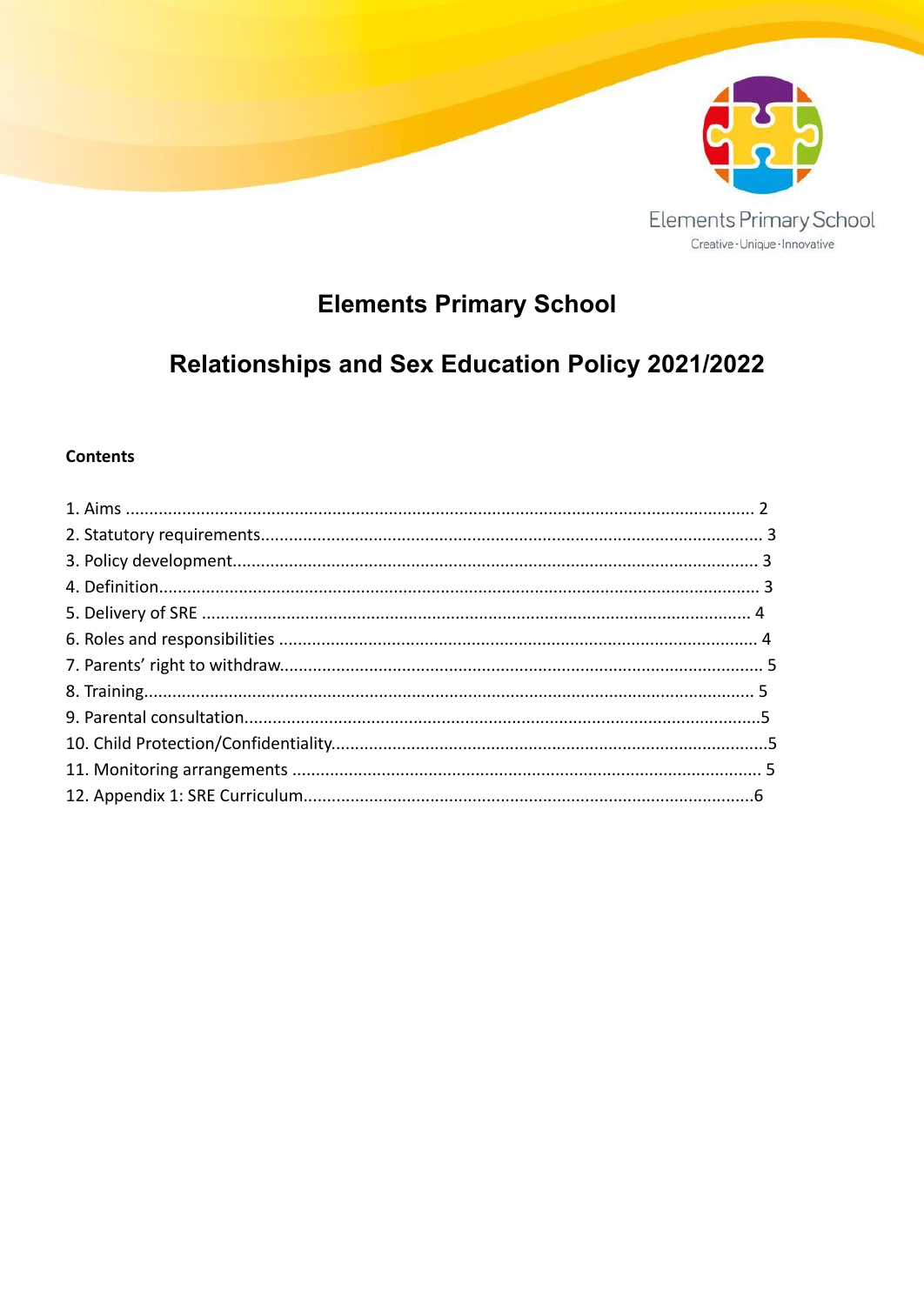

# **1. Aims**

The aims of sex and relationship education (SRE) in our academy are:

- To provide the knowledge and information to which all pupils are entitled
- To teach pupils the correct vocabulary to describe themselves and their bodies
- To clarify/reinforce existing knowledge
- To help pupils gain access to information and support
- To provide a framework in which sensitive discussions can take place
- To provide the building blocks of understanding healthy and respectful relationships, in all contexts (including online)
- To encourage pupils to respect and care for their bodies
- To teach children about Mental Health and Wellbeing
- To ensure pupils develop skills for a healthier safer lifestyle
- To develop and use communication skills and assertiveness skills to cope with the influences of their peers and the media
- To help pupils develop feelings of self-respect, confidence and empathy
- To prepare pupils for puberty, and give them an understanding of sexual development and the importance of health and hygiene
- To create a positive culture around issues of sexuality and relationships
- To help children develop resilience and character to become productive members of society

# **2. Statutory requirements**

SRE is a statutory guidance for primary schools. Academies do not have to follow the National Curriculum but must have regard to SRE guidance, and where we depart from guidance, we must explain why this is not followed. Under provisions of the Equality Act, schools must not unlawfully discriminate against pupils because of their age, sex, race, disability, religion or belief, gender reassignment, pregnancy or maternity, marriage or civil partnership, or sexual orientation (collectively known as the protected characteristics). Schools are able to take positive action where it can be shown that it is proportionate to deal with particular disadvantages affecting one group because of a protected characteristic. If primary academies do teach SRE, they are required by their funding agreements to have regard to guidance issued by the secretary of state as outlined in section 403 of the Education Act 1996. SRE guidance provides the basis for this document.

We teach SRE as set out in this policy with objectivity, without bias or promotion of any sexual orientation.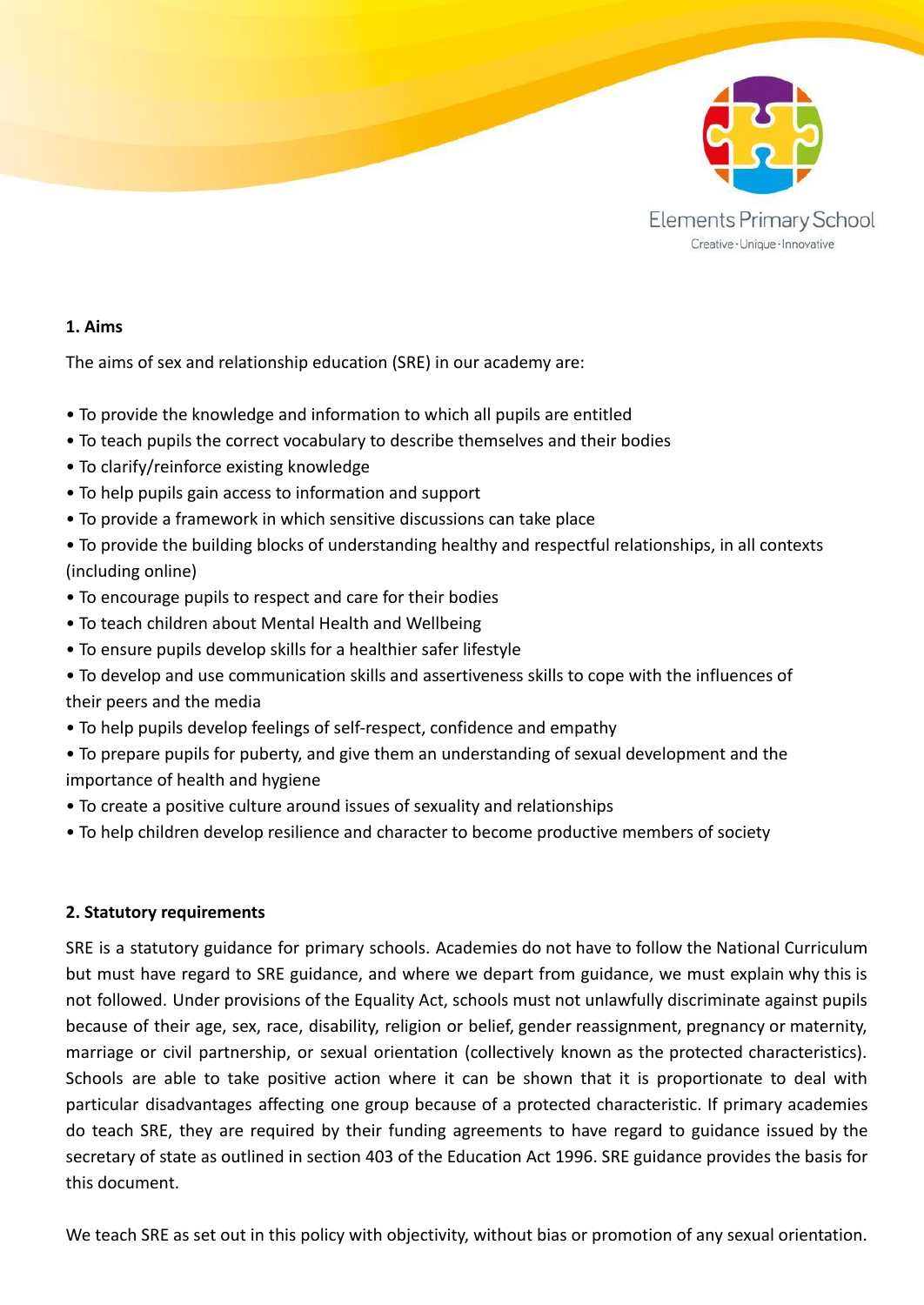

# **3. Policy Development and Guidance**

This policy will be developed following consultation with staff, governors and parents. The consultation and policy development process involves the following steps:

1. Review – the Senior Leadership Team pulled together all relevant information including relevant national and local guidance and updated guidance

2. Governor consultation – the Local Governing Body were given the opportunity to look at the policy and make any recommendations (October 2021)

3. Staff consultation – designated school staff were given the opportunity to attend training, review the policy and make recommendations

4. Parent/stakeholder consultation – parents and any interested parties were invited to provide feedback about the policy (October 2021)

5. Ratification – once amendments were made, the policy was formally agreed by governors and ratified (November 2021)

The guidance should be read in conjunction with:

- Keeping Children Safe in Education (statutory guidance)
- National Curriculum Programs of Study for Key Stages 1 and 2 (DfE guidance)
- Respectful School Communities: Self Review and Signposting Tool (a tool to support a whole school approach that promotes respect and discipline)
- Behaviour and Discipline in Schools (advice for schools, including advice for appropriate behaviour between pupils)
- Equality Act 2010 and schools
- SEND code of practice: 0 to 25 years (statutory guidance)
- Mental Health and Behaviour in Schools (advice for schools)
- Preventing and Tackling Bullying (advice for schools, including advice on cyberbullying)
- Sexual violence and sexual harassment between children in schools (advice for schools)

• The Equality and Human Rights Commission Advice and Guidance (provides advice on avoiding discrimination in a variety of educational contexts)

• Promoting Fundamental British Values as part of SMSC in schools (guidance for maintained schools on promoting basic important British values as part of pupils' spiritual, moral, social and cultural (SMSC)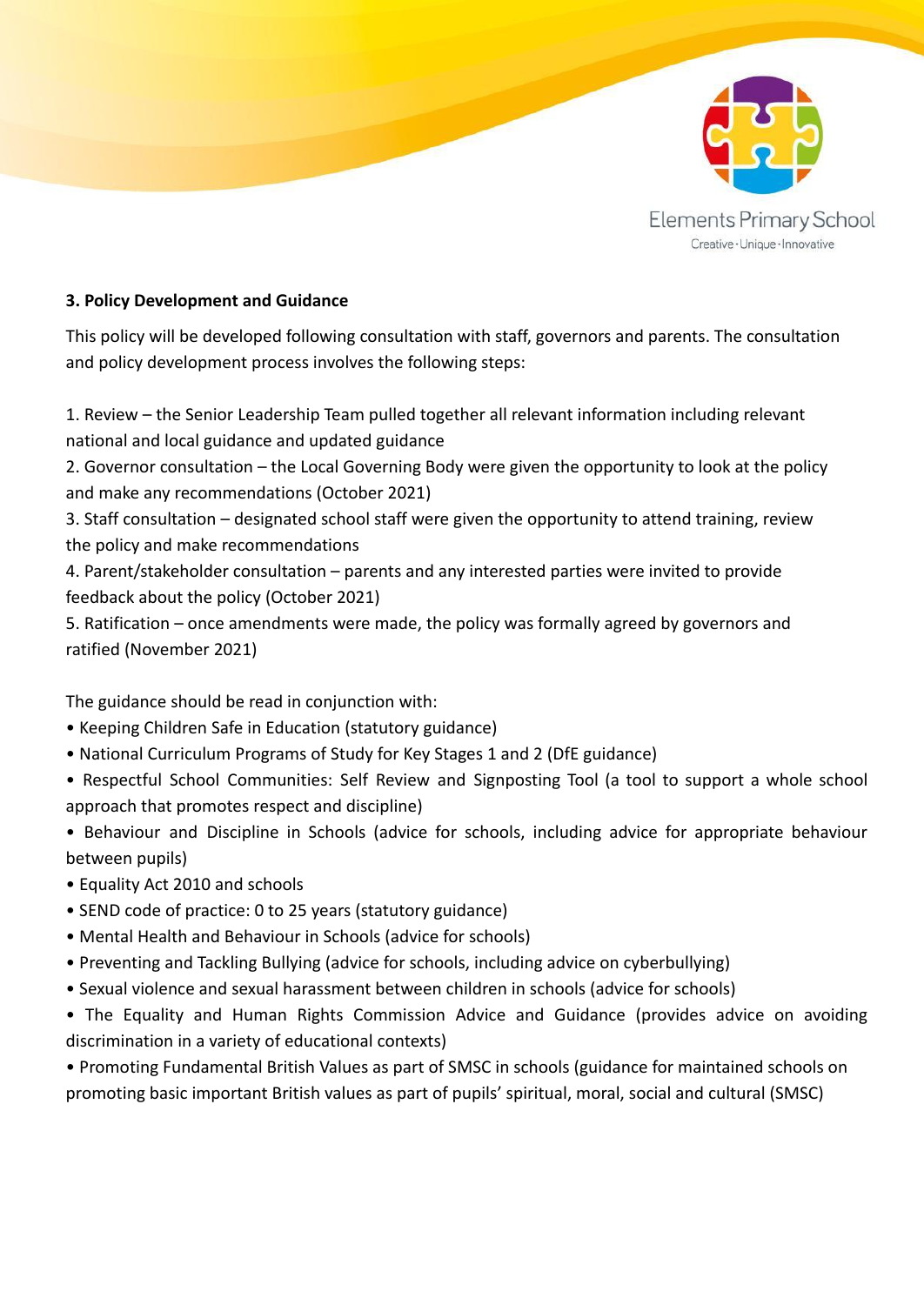

#### **4. Definition**

SRE is about the emotional, social, moral, mental, physical, spiritual and cultural development of pupils, and involves learning about relationships, sexual health, sexuality, healthy lifestyles, diversity and personal identity. SRE involves a combination of sharing information and exploring issues and values. **SRE is not about the promotion of sexual activity or the promotion of a particular sexuality.**

#### **5. Delivery of SRE**

SRE is predominantly taught within the Personal, Social, Health and Economic (PSHE) education curriculum. Biological aspects of SRE are taught within the Science curriculum, and other aspects are included in Religious Education (RE). Sex and Relationship Education is taught by classroom teachers, teaching assistants and if appropriate, outside visitors such as the school nurse. A range of teaching methods which involve children's full participation are used to teach Sex, Relationship and Health education. These include use of video, discussion, looking at case studies, drama and role play. Resources to teach sex and relationship education include fiction, reference books, leaflets and extracts from videos. Parents are able to view all resources prior to their use.

Sex and relationship education is usually delivered in mixed gender groups; however, there may be occasions where single gender groups are more appropriate and relevant. Curriculum guidance recommends that it is important for children to learn the language associated with body parts so that children are able to talk to health professionals. Therefore, teachers will use the anatomically correct language for body parts, while acknowledging common terms used by some people. Correct language for body parts will be gradually introduced from Year 2.

In order to ensure full access to the content of sex and relationship education for all, teaching and resources will be differentiated as appropriate to ensure the content is age appropriate and also to address the individual needs of all pupils. In accordance with the SEND Code of Practice, our curriculum also considers the need to prepare children for adulthood.

Across all Key Stages, pupils will be supported with developing the following skills:

- Communication, including how to manage changing relationships and emotions
- Recognising and assessing potential risks
- Assertiveness
- Seeking help and support when required
- Informed decision-making
- Self-respect and empathy for others
- Recognising and maximising a healthy lifestyle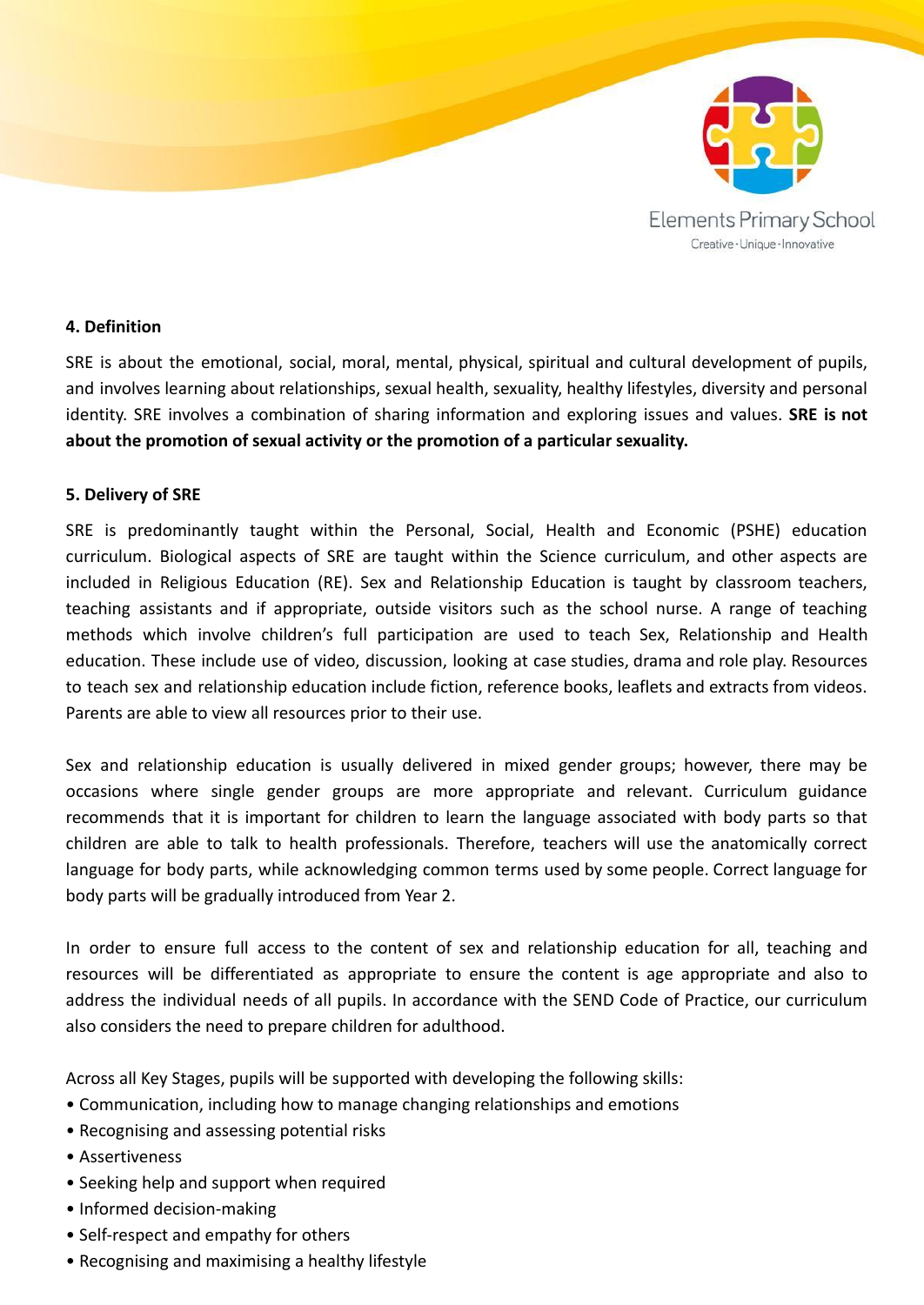

Creative · Unique · Innovative

• Understanding both physical and mental health as keys to wellbeing

• Discussion and group work

Ground rules are essential to provide an agreed structure to answering sensitive or difficult questions. This framework facilitates the use of an anonymous question box as a distancing technique. Teachers will endeavour to answer questions as honestly as possible but if faced with a question they do not feel comfortable answering within the classroom, provision would be made to meet the individual child's needs. The school will also consider the make-up of their student council to ensure the make-up is proportionate to the make-up of the school population and protected characteristic groups are represented.

#### **6. Roles and responsibilities**

6.1 The Governing Body

The Governing Body will approve the SRE policy and hold the Head of School to account for its implementation.

6.2 The Senior Leadership Team

The Executive Principal and Assistant Principal are responsible for ensuring that SRE is taught consistently across the school, and for managing requests to withdraw pupils from non-science components of SRE (see section 7).

6.3 Staff

Staff are responsible for:

- Delivering SRE in a sensitive way
- Modelling positive attitudes to SRE
- Monitoring progress
- Responding to the needs of individual pupils

• Responding appropriately to pupils whose parents wish them to be withdrawn from the non-

science components of SRE

Staff do not have the right to opt out of teaching SRE. Staff who have concerns about teaching SRE are encouraged to discuss this with the Executive Principal.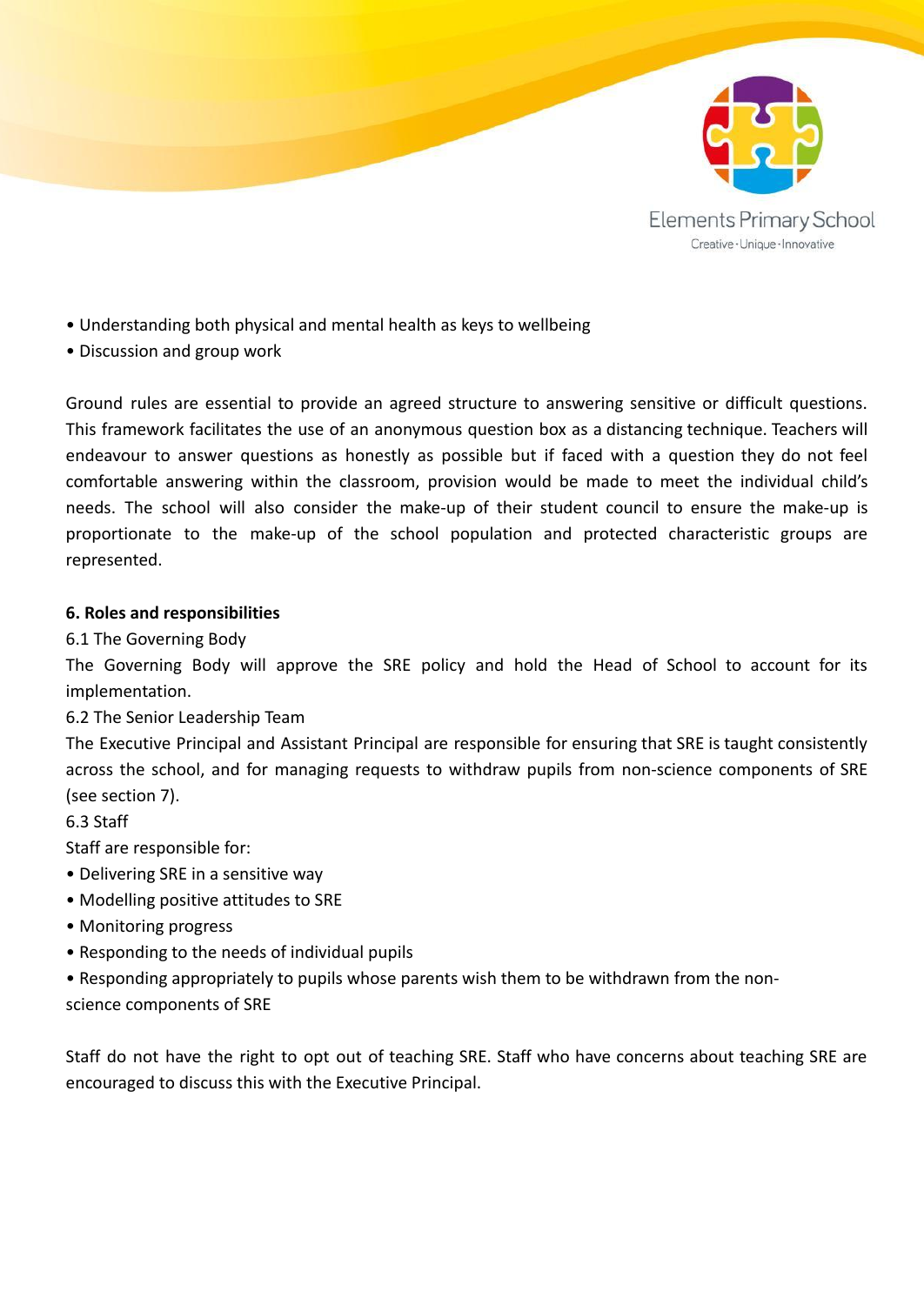

# 6.4 Pupils

Pupils are expected to engage fully in SRE and, when discussing issues related to SRE, treat others with respect and sensitivity.

# **7. Parents' right to withdraw**

Parents' have the right to withdraw their children from the non-science components of SRE. Requests for withdrawal should be put in writing and addressed to the Executive Principal. A copy of withdrawal requests will be placed in the pupil's educational record. The Executive Principal will discuss the request with parents and take appropriate action. Alternative work will be given to pupils who are withdrawn from SRE.

#### **8. Training**

Staff are trained on the delivery of SRE and it is included in our continuing professional development. The Executive Principal may also invite visitors from outside the school, such as the school nurse, to provide support and training to staff teaching SRE.

#### **9. Parental consultation**

Full details of the schools Sex and Relationship Education are available on request. The school informs parents when aspects of the sex and relationship programme are taught and is happy to provide opportunities for parents to view the videos and resources being used. Any complaints about the content or delivery of SRE should be addressed to the Executive Principal.

# **10. Child Protection / Confidentiality**

Teachers need to be aware that effective sex and relationship education, which brings an understanding of what is and is not acceptable in a relationship, may lead to disclosure of a child protection issue. The staff member will inform the Executive Principal/ Designated Safeguarding Lead in line with the procedures for child protection. A member of staff cannot promise confidentiality if concerns exist.

#### **11. Monitoring arrangements**

The delivery of SRE is monitored by the Assistant Principal through established monitoring arrangements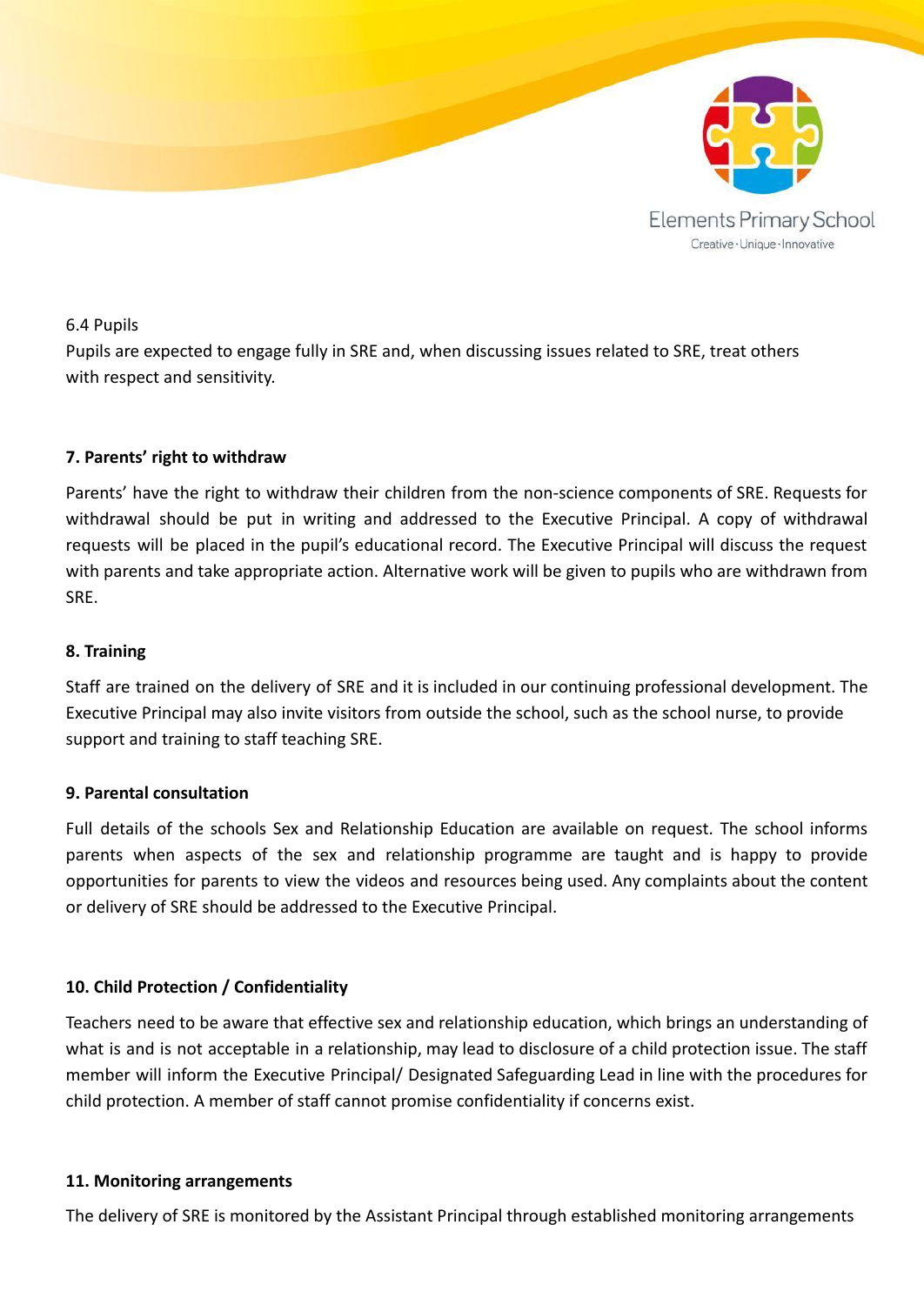

# **Appendix 1: SRE Curriculum**

The DfE has set out what pupils should know by the end of primary school (September 2020).

# *Relationships education expectations*

By the end of primary, pupils will need to know:

# **Families and people who care for the pupil**

• That families are important for children growing up because they can give love, security and stability

• The characteristics of healthy family life: commitment to each other, including in times of difficulty; protection and care for children and other family members; the importance of spending time together and sharing each other's lives

• That others' families, either in school or in the wider world, sometimes look different from their family, but that they should respect those differences and know that other children's families are also characterised by love and care

• That stable, caring relationships, which may be of different types, are at the heart of happy families, and are important for children's security as they grow up

• That marriage (available to both opposite and same sex couples) and civil partnerships represent a formal and legally recognised commitment of two people to each other which is intended to be lifelong

• How to recognise if family relationships are making them feel unhappy or unsafe, and how to seek help or advice from others if needed

# **Caring Friendships**

• How important friendships are in making us feel happy and secure, and how people choose and make friends

• The characteristics of friendships, including mutual respect, truthfulness, trustworthiness, loyalty, kindness, generosity, trust, sharing interests and experiences, and support with problems and difficulties.

• That healthy friendships are positive and welcoming towards others, and do not make others feel lonely or excluded

• That most friendships have ups and downs, and that these can often be worked through so that the friendship is repaired or even strengthened, and that resorting to violence is never right

• How to recognise who to trust and who not to trust, how to judge when a friendship is making them feel unhappy or uncomfortable, managing conflict, how to manage these situations and how to seek help or advice from others, if needed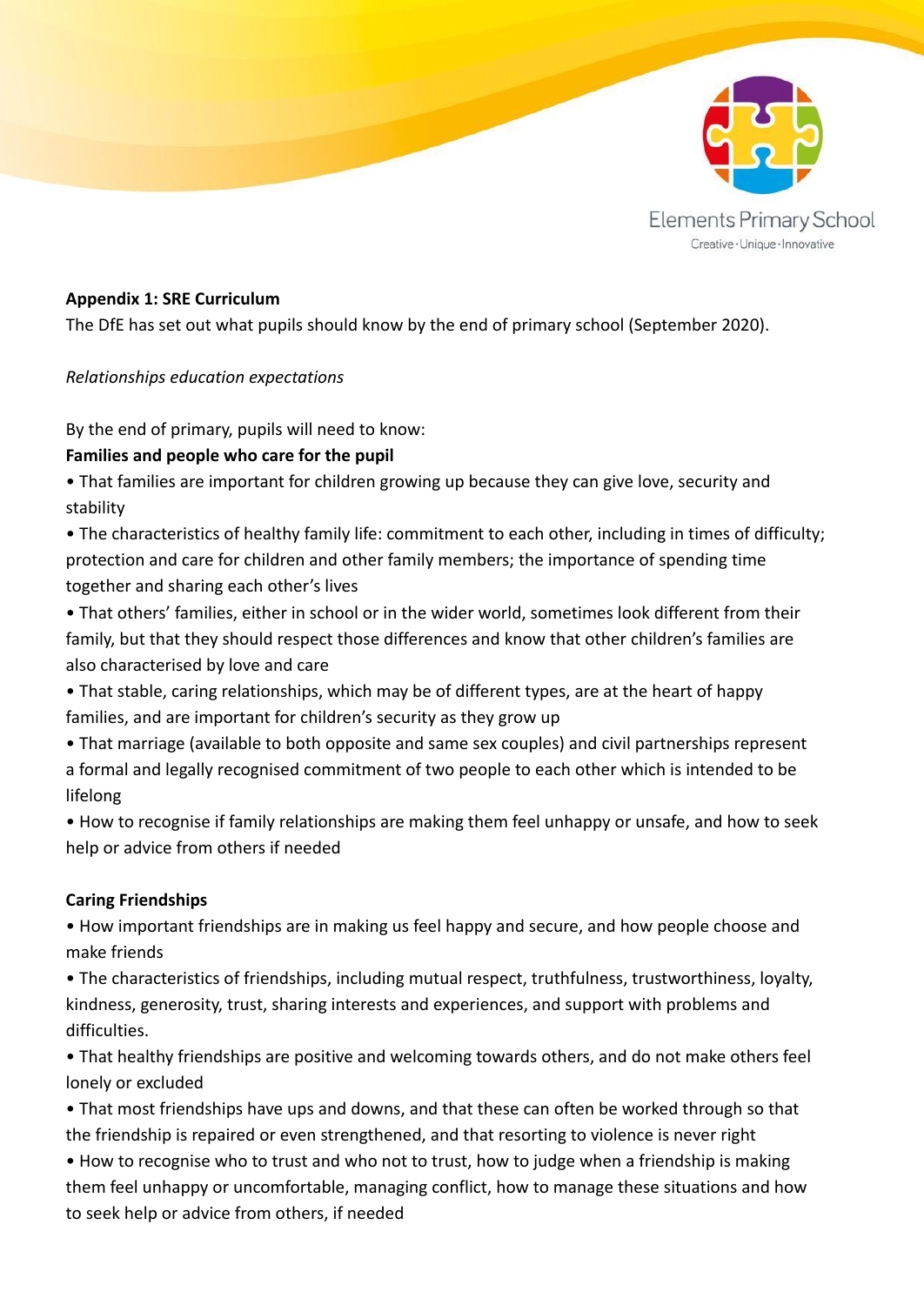

# **Respectful Relationships**

• The importance of respecting others, even when they're very different (for example, physically, in character, personality or backgrounds), or make different choices or have different preferences or beliefs

• Practical steps they can take in a range of different contexts to improve or support respectful relationships

- The conventions of courtesy and manners.
- The importance of self-respect and how this links to their own happiness
- That in school and in wider society they can expect to be treated with respect by others, and that in turn they should show due respect to others, including those in positions of authority
- About different types of bullying (including cyberbullying), the impact of bullying, responsibilities of bystanders (primarily reporting bullying to an adult) and how to get help
- What a stereotype is, and how stereotypes can be unfair, negative or destructive
- The importance of permission-seeking and giving in relationships with friends, peers and adults

# **Online Relationships**

• That people sometimes behave differently online, including by pretending to be someone they're not

• That the same principles apply to online relationships as to face-to-face relationships, including the importance of respect for others online including when we are anonymous

• The rules and principles for keeping safe online, how to recognise risks, harmful content and contact, and how to report them

• How to critically consider their online friendships and sources of information including awareness of the risks associated with people they have never met

• How information and data is shared and used online

# **Being Safe**

• What sorts of boundaries are appropriate in friendships with peers and others (including in a digital context)

• About the concept of privacy and the implications of it for both children and adults, including that it's not always right to keep secrets if they relate to being safe

- That each person's body belongs to them, and the differences between appropriate and inappropriate or unsafe physical, and other, contact
- How to respond safely and appropriately to adults they may encounter (in all contexts, including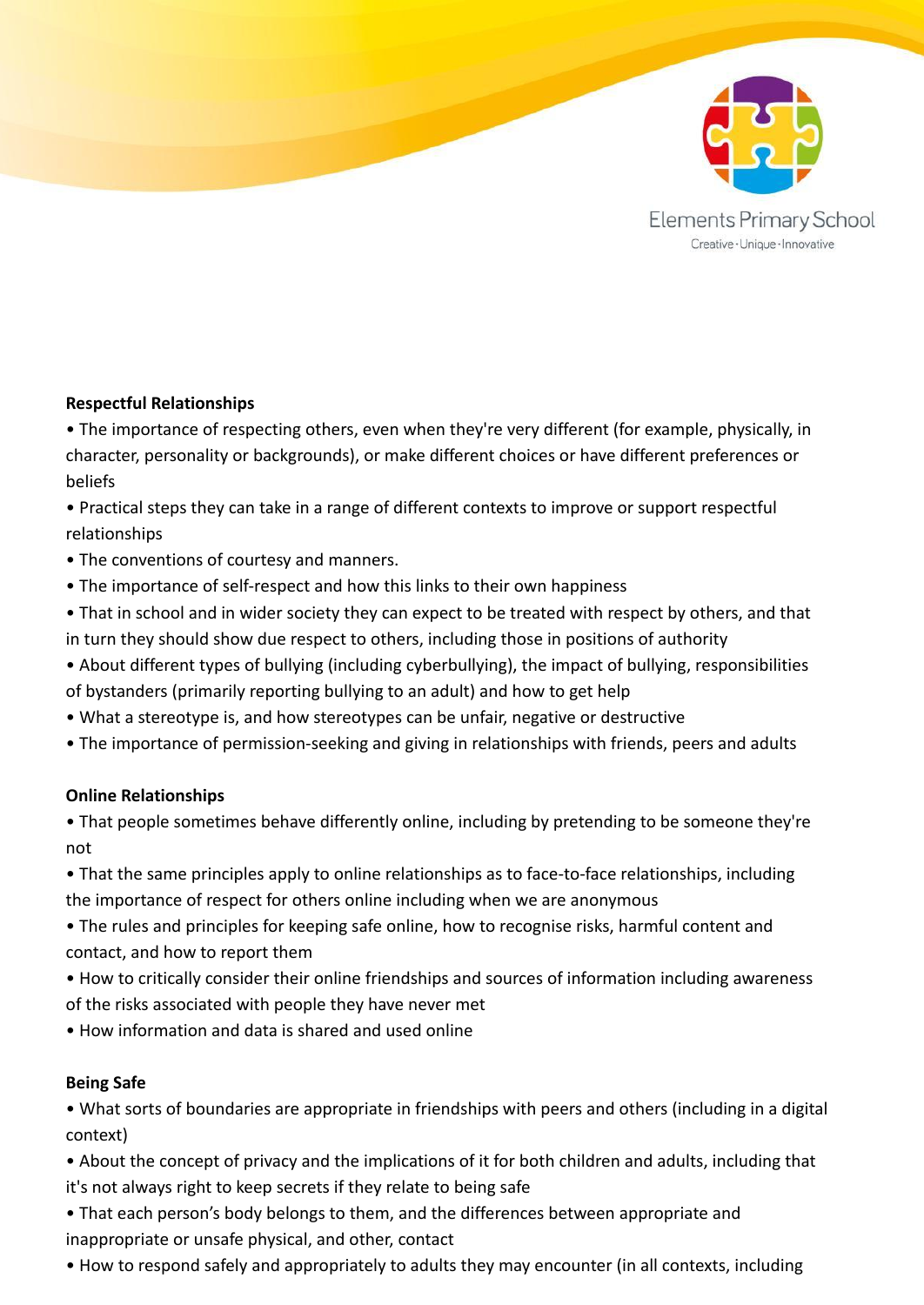

- How to report concerns or abuse, and the vocabulary and confidence needed to do so
- Where to get advice (e.g. family, school and/or other sources)

# *Health Education Expectations*

By the end of primary, pupils will need to know:

# **Mental Wellbeing**

- That mental wellbeing is a normal part of daily life, in the same way as physical health
- That there is a normal range of emotions (e.g. happiness, sadness, anger, fear, surprise, nervousness) and scale of emotions that all humans experience in relation to different experiences and situations
- How to recognise and talk about their emotions, including having a varied vocabulary of words to use when talking about their own and others' feelings
- How to judge whether what they're feeling and how they're behaving is appropriate and proportionate
- The benefits of physical exercise, time outdoors, community participation, voluntary and servicebased activity on mental wellbeing and happiness
- Simple self-care techniques, including the importance of rest, time spent with friends and family, and the benefits of hobbies and interests
- Isolation and loneliness can affect children and that it's very important for children to discuss their feelings with an adult and seek support
- That bullying (including cyberbullying) has a negative and often lasting impact on mental wellbeing
- Where and how to seek support (including recognising the triggers for seeking support), including whom in school they should speak to if they're worried about their own or someone else's mental wellbeing or ability to control their emotions (including issues arising online)
- It's common for people to experience mental ill health. For many people who do, the problems can be resolved if the right support is made available, especially if accessed early enough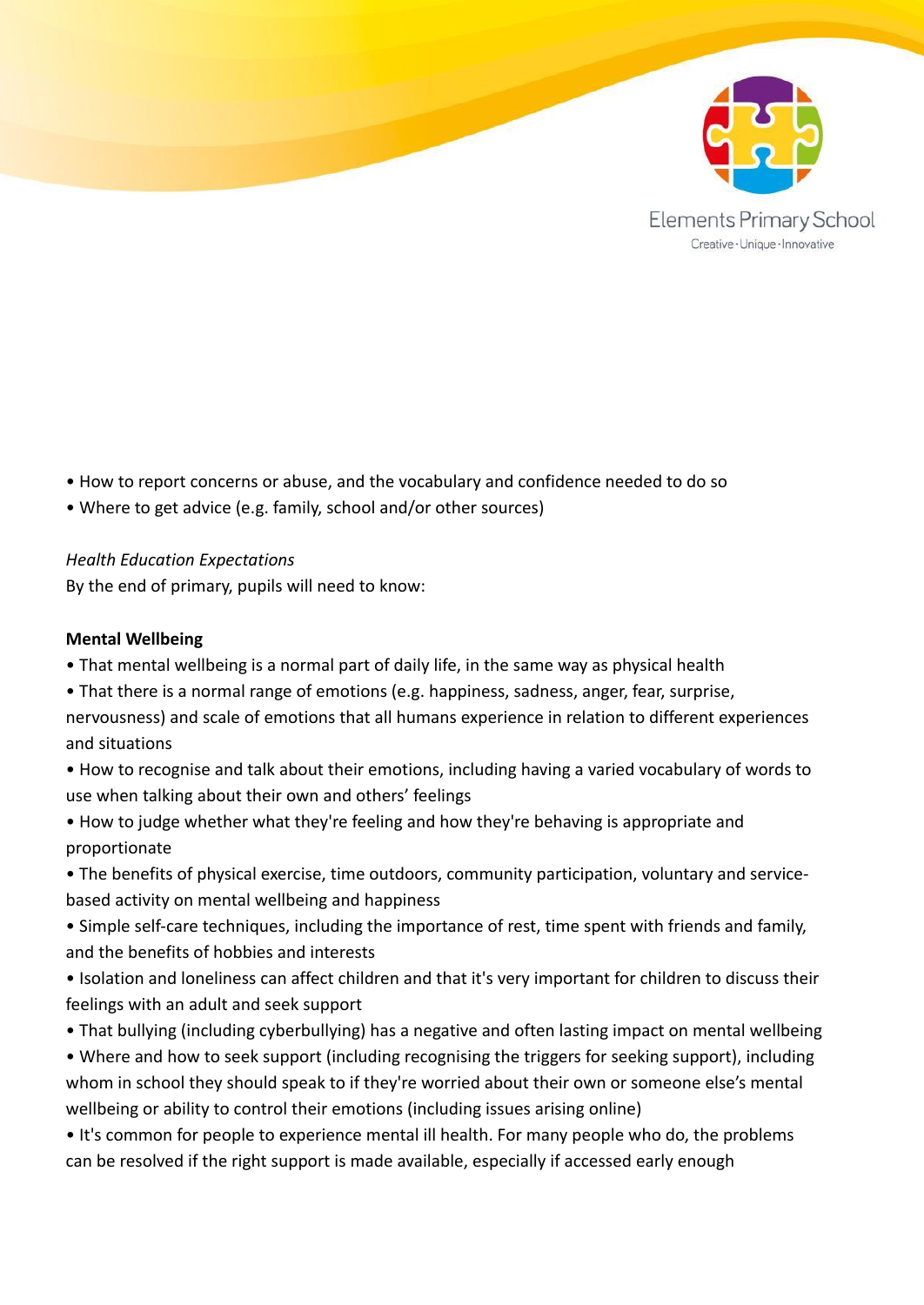

# **Internet Safety and Harms**

- That for most people the internet is an integral part of life and has many benefits
- About the benefits of rationing time spent online, the risks of excessive time spent on electronic devices and the impact of positive and negative content online on their own and others' mental and physical wellbeing
- How to consider the effect of their online actions on others and know how to recognise and display respectful behaviour online and the importance of keeping personal information private
- Why social media, some computer games and online gaming, for example, are age restricted
- That the internet can also be a negative place where online abuse, trolling, bullying and harassment can take place, which can have a negative impact on mental health
- How to be a discerning consumer of information online including understanding that information, including that from search engines, is ranked, selected and targeted
- Where and how to report concerns and get support with issues online

# **Physical Health and Fitness**

- The characteristics and mental and physical benefits of an active lifestyle
- The importance of building regular exercise into daily and weekly routines and how to achieve this; for example walking or cycling to school, a daily active mile or other forms of regular, vigorous exercise
- The risks associated with an inactive lifestyle (including obesity)
- How and when to seek support including which adults to speak to in school if they're worried about their health

# **Healthy Eating**

- What constitutes a healthy diet (including understanding calories and other nutritional content)
- The principles of planning and preparing a range of healthy meals
- The characteristics of a poor diet and risks associated with unhealthy eating (including, for example, obesity and tooth decay) and other behaviours (e.g. the impact of alcohol on diet or health)

# **Drugs, Alcohol and Tobacco**

• The facts about legal and illegal harmful substances and associated risks, including smoking, alcohol use and drug-taking